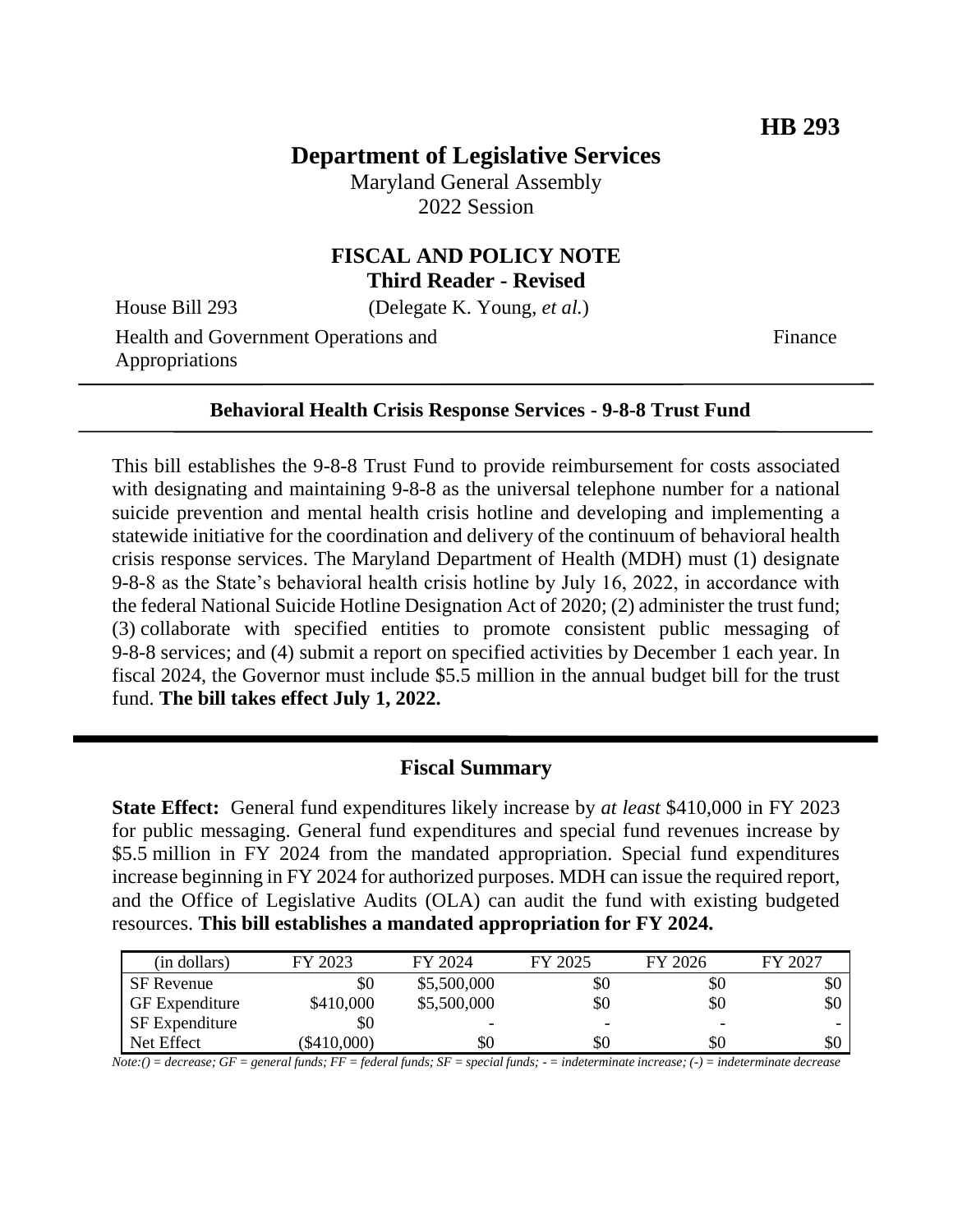**Local Effect:** Local revenues and expenditures may increase significantly in FY 2024 for jurisdictions that provide behavioral health crisis response services, as discussed below.

**Small Business Effect:** Potential meaningful, as discussed below.

### **Analysis**

**Bill Summary:** In addition to designating and maintaining 9-8-8, the fund may be used for behavioral health crisis response services in the State, including (1) crisis call centers; (2) mobile crisis team (MCT) services; (3) crisis stabilization centers; and (4) other acute behavioral health care services.

The fund is a special, nonlapsing fund consisting of all money appropriated to the fund in the State budget, interest earnings of the fund, and any other money accepted for the benefit of the fund. Money expended from the fund is supplemental to and is not intended to supplant funding that would otherwise be appropriated for the fund's purpose.

The fund is subject to audit by OLA pursuant to the State Government Article.

MDH's required annual report must include an accounting of (1) the amount of funds transferred and distributed from the fund; (2) the additional services provided by the funding in each local jurisdiction; (3) the amount of any unspent funds in the fund; and (4) the reasons why any unspent funds were not spent.

## **Current Law:**

## *Maryland's Health Crisis Hotline*

Chapters 571 and 572 of 2018 require MDH to establish and operate a toll-free health crisis hotline that is available 24 hours a day and 7 days a week to assist callers by (1) conducting specified health screenings; (2) conducting risk assessments for callers experiencing an overdose or potentially committing suicide or homicide; (3) connecting callers to an emergency response system; (4) referring callers for ongoing care; and (5) following up with callers to determine if the callers' needs were met. MDH must also train staff for the hotline and disseminate information about the hotline to the public.

The three-digit number 2-1-1 is established in statute as the primary information and referral telephone number for health and human services in the State. 2-1-1 Press 1 provides immediate access 24 hours a day and 7 days a week to a trained specialist in suicide prevention, opioid crisis intervention, and mental health assistance.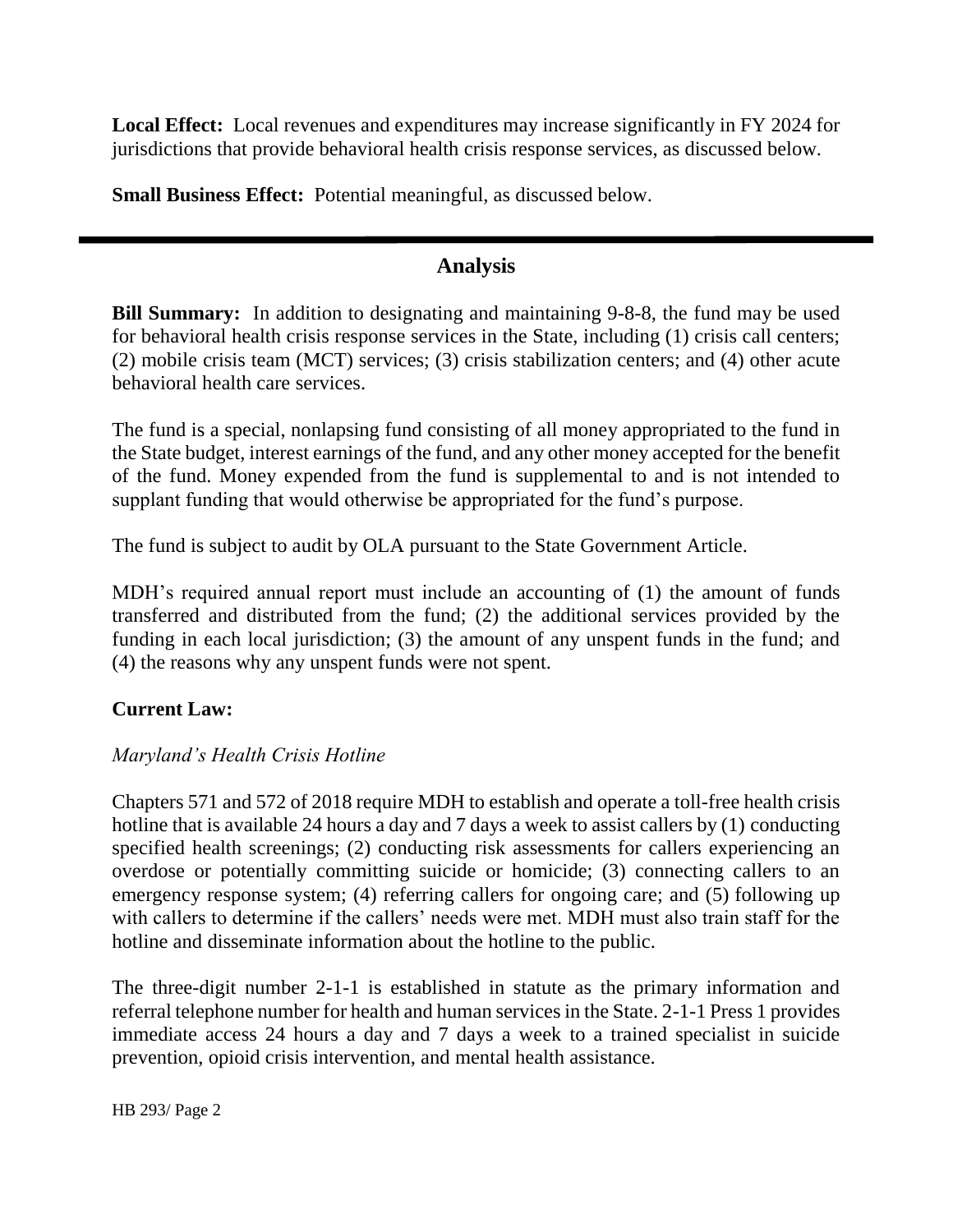#### *Maryland Behavioral Health Crisis Response System*

Behavioral Health Crisis Response Services must (1) operate a statewide network utilizing existing resources and coordinating interjurisdictional services to develop efficient and effective crisis response systems to serve all individuals in the State, 24 hours a day and 7 days a week; (2) provide skilled clinical intervention to help prevent suicides, homicides, unnecessary hospitalizations, and arrests or detention, and to reduce dangerous or threatening situations involving individuals in need of behavioral health services; and (3) respond quickly and effectively to community crisis situations.

### *Behavioral Health Crisis Response Grant Program*

Chapter 209 of 2018 established a Behavioral Health Crisis Response Grant Program in MDH to provide funds to local jurisdictions to establish and expand community behavioral health crisis response systems. The Governor was required to include the following appropriations in the State operating budget for the program: (1) \$3.0 million in fiscal 2020; (2) \$4.0 million in fiscal 2021; and (3) \$5.0 million in fiscal 2022. Chapters 755 and 756 of 2021 expand the grant program, extend the term of the \$5.0 million mandated appropriation through fiscal 2025, and beginning in fiscal 2023, require at least one-third of the mandated appropriation be used to award competitive grants for MCTs.

#### *Crisis Communication Centers*

In each jurisdiction, a crisis communication center, in coordination with 3-1-1, 2-1-1, or other local mental health hotlines, provides a single point of entry to the system and coordination with the local core service agency or local behavioral health authority (LBHA), police, emergency medical service personnel, and behavioral health providers. Crisis communication centers *may* provide programs that include:

- a clinical crisis telephone line for suicide prevention and crisis intervention;
- a hotline for behavioral health information, referral, and assistance:
- clinical crisis walk-in services:
- critical incident stress management teams;
- crisis residential beds to serve as an alternative to hospitalization;
- a community crisis bed and hospital bed registry;
- transportation coordination;
- MCTs;
- 23-hour holding beds;
- emergency psychiatric services;

HB 293/ Page 3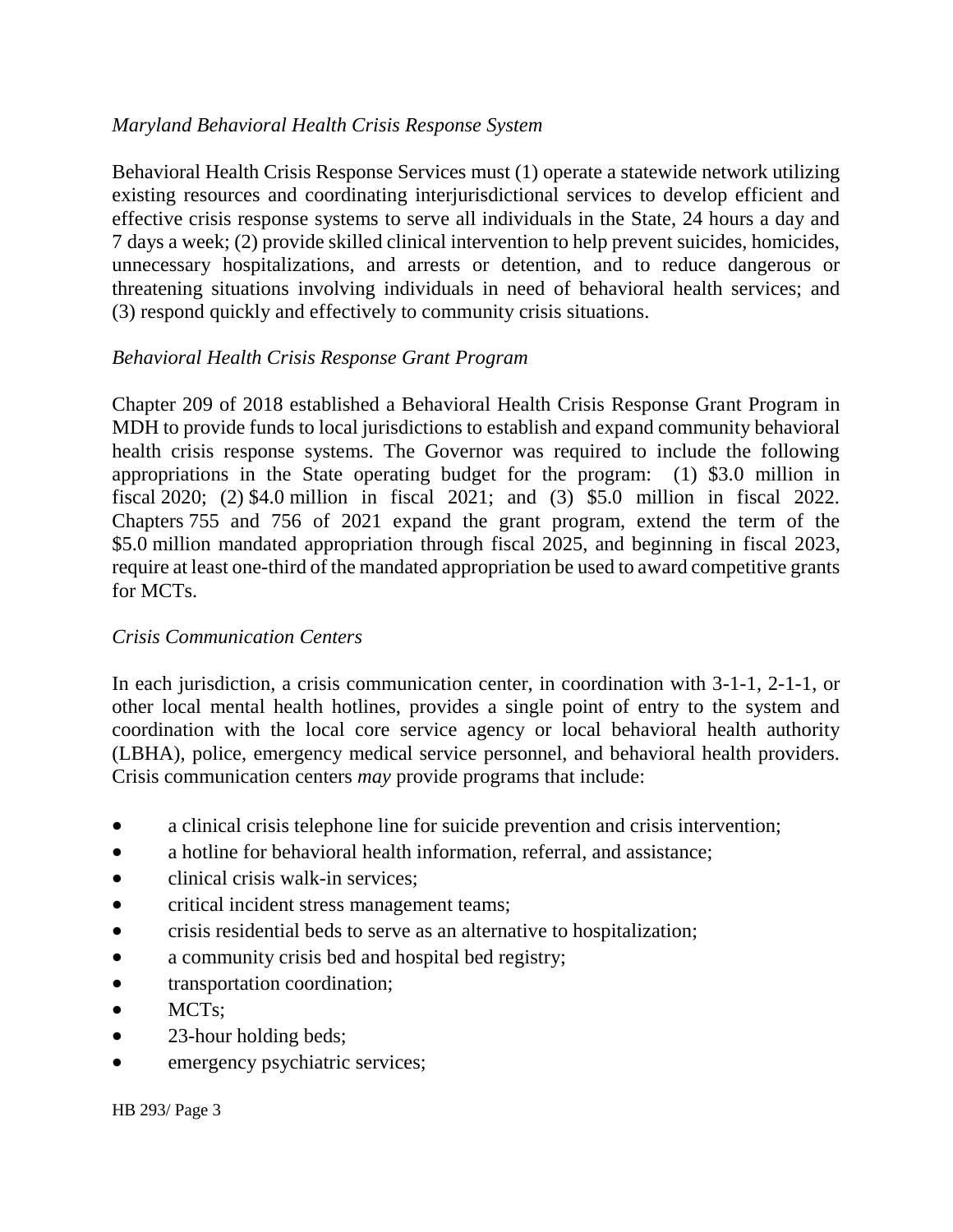- urgent care capacity;
- expanded capacity for assertive community treatment;
- crisis intervention teams; and
- individualized family intervention teams.

### *Mobile Crisis Teams*

An MCT is a team established by LBHA that (1) operates 24 hours a day and 7 days a week to provide assessments, crisis intervention, stabilization, follow-up, and referral to urgent care and to arrange appointments for individuals to obtain behavioral health services; (2) incorporates nationally recognized standards and best practices; and (3) prioritizes providing connection to services and coordinating patient follow-up and serving all members of the immediate community with cultural competency and appropriate language access.

#### *Federal Action on 9-8-8*

On July 16, 2020, the Federal Communications Commission (FCC) issued a final order designating 9-8-8 as the new National Suicide Prevention Lifeline (NSPL) and National Veterans Crisis Line (VCL). The rule requires telecommunication providers to make every land line, cell phone, and voice-over Internet device in the United States capable of using the 9-8-8 number to reach the existing NSPL structure by July 16, 2022.

On October 17, 2020, the National Suicide Hotline Designation Act of 2020 was enacted to designate 9-8-8 as the universal telephone number for the purpose of the national suicide prevention and mental health crisis hotline system.

**State Fiscal Effect:** Pursuant to FCC's final rule designating 9-8-8 as the new NSPL and VCL, telecommunication providers are required to make every land line, cell phone, and voice-over Internet device in the United States capable of using the 9-8-8 number to reach the existing NSPL structure by July 16, 2022; thus, costs associated with *designating* 9-8-8 are attributed primarily to the private sector. Moreover, any costs for MDH to designate 9-8-8 as the State's behavioral health crisis hotline are attributable to the federal National Suicide Hotline Designation Act of 2020, not the bill.

The federal Substance Abuse and Mental Health Services Administration (SAMHSA) is authorized to issue one-time grant funding to states for 9-8-8 implementation under 9-8-8 State and Territory Cooperative Agreements. MDH advises that it anticipates a grant award of \$1,972,989 for the period April 30, 2022, through April 29, 2024. While this grant award may be credited to the 9-8-8 Trust Fund established under the bill, the grant award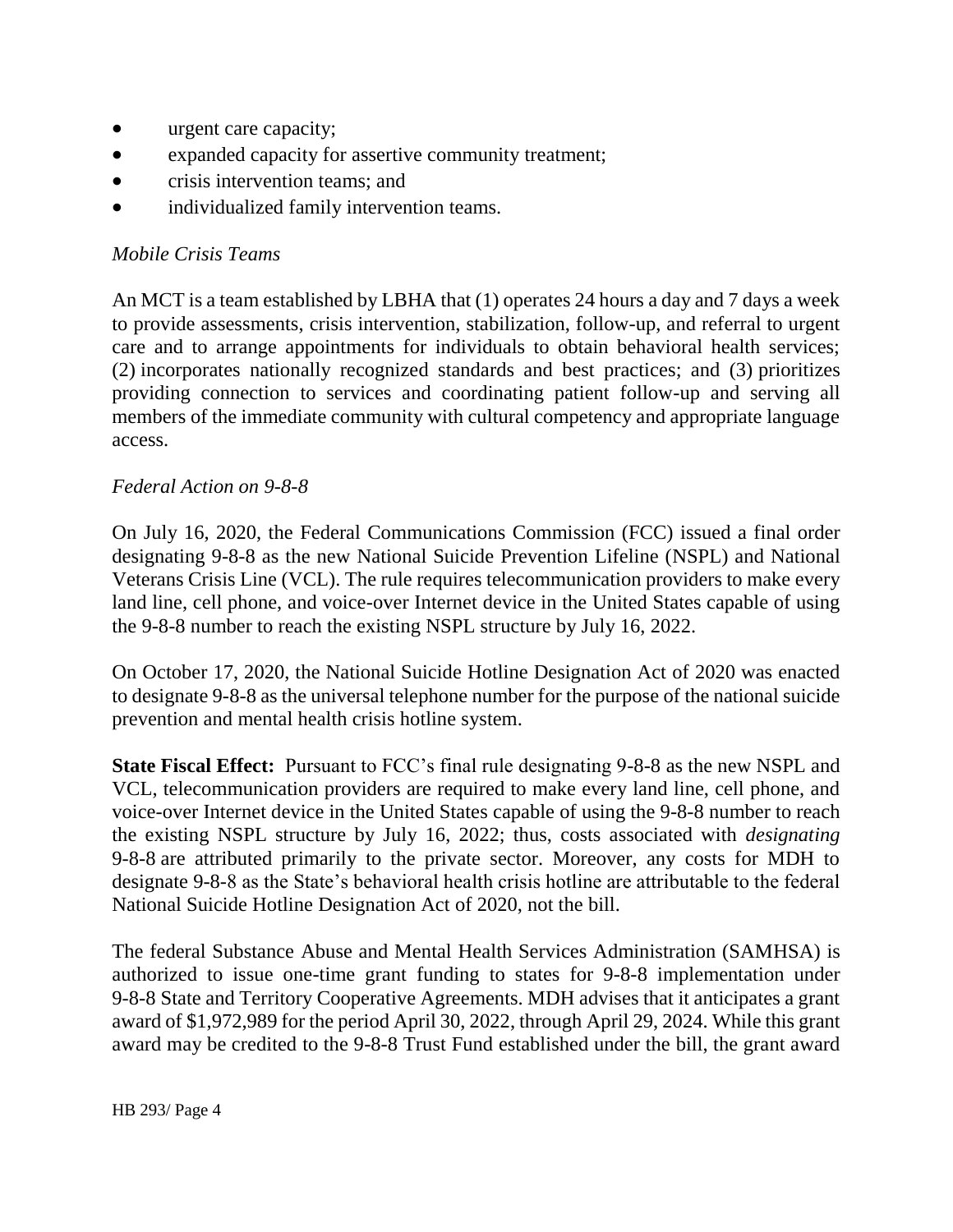is not attributable to this legislation but to the federal National Suicide Hotline Designation Act of 2020.

The bill requires MDH to collaborate with SAMHSA, NSPL, VCL, and other appropriate entities to promote consistent public messaging on 9-8-8 services. MDH advises that the general fund allocation for 2-1-1 Press 1 promotional activities was \$410,000 in fiscal 2021 and \$255,000 in fiscal 2022. As the trust fund will not be capitalized until fiscal 2024 under the bill, general fund expenditures likely increase by *at least* \$410,000 for this purpose in fiscal 2023. To the extent that federal grant funds may be used for this purpose, general fund expenditures may not be required. Beginning in fiscal 2024, any such expenditures are special fund expenditures made from the trust fund.

General fund expenditures and special fund revenues to the 9-8-8 Trust Fund increase by \$5.5 million in fiscal 2024, reflecting the bill's mandated appropriation. Special fund expenditures from the trust fund increase by an indeterminate amount beginning in fiscal 2024, to the extent that MDH expends money from the fund for authorized purposes under the bill. Any replenishment of the fund is not accounted for in this analysis.

MDH advises that it currently operates 2-1-1 Press 1 as Maryland's Crisis Intervention Hotline but must transition from primarily using and promoting 2-1-1 Press 1 to 9-8-8 by July 16, 2022. Per MDH, in fiscal 2022, the State allocated more than \$6.5 million to 2-1-1 Press 1. To the extent that the State's fiscal 2023 budget includes funding for 2-1-1 Press 1 and that funding can be diverted to the purpose of promoting 9-8-8, initial expenditures from other sources may be reduced.

**Local Fiscal Effect:** Local revenues and expenditures increase for jurisdictions that operate crisis call centers, MCT services, crisis stabilization services, and other acute behavioral health care services to the extent that money is awarded from the 9-8-8 Trust Fund in accordance with the State budget and expended to implement behavioral health crisis response services in the State.

**Small Business Effect:** Small businesses that provide acute behavioral health care services may receive funding from the 9-8-8 Trust Fund for costs associated with delivering behavioral health crisis response services in the State.

In addition, small businesses operating as behavioral health providers may receive more referrals from designating 9-8-8 as an easy to remember national crisis services line due to higher call volumes over time for local crisis centers. However, it should be noted that any increase for small businesses related to 9-8-8 designation results from the federal National Suicide Hotline Designation Act of 2020 rather than the bill.